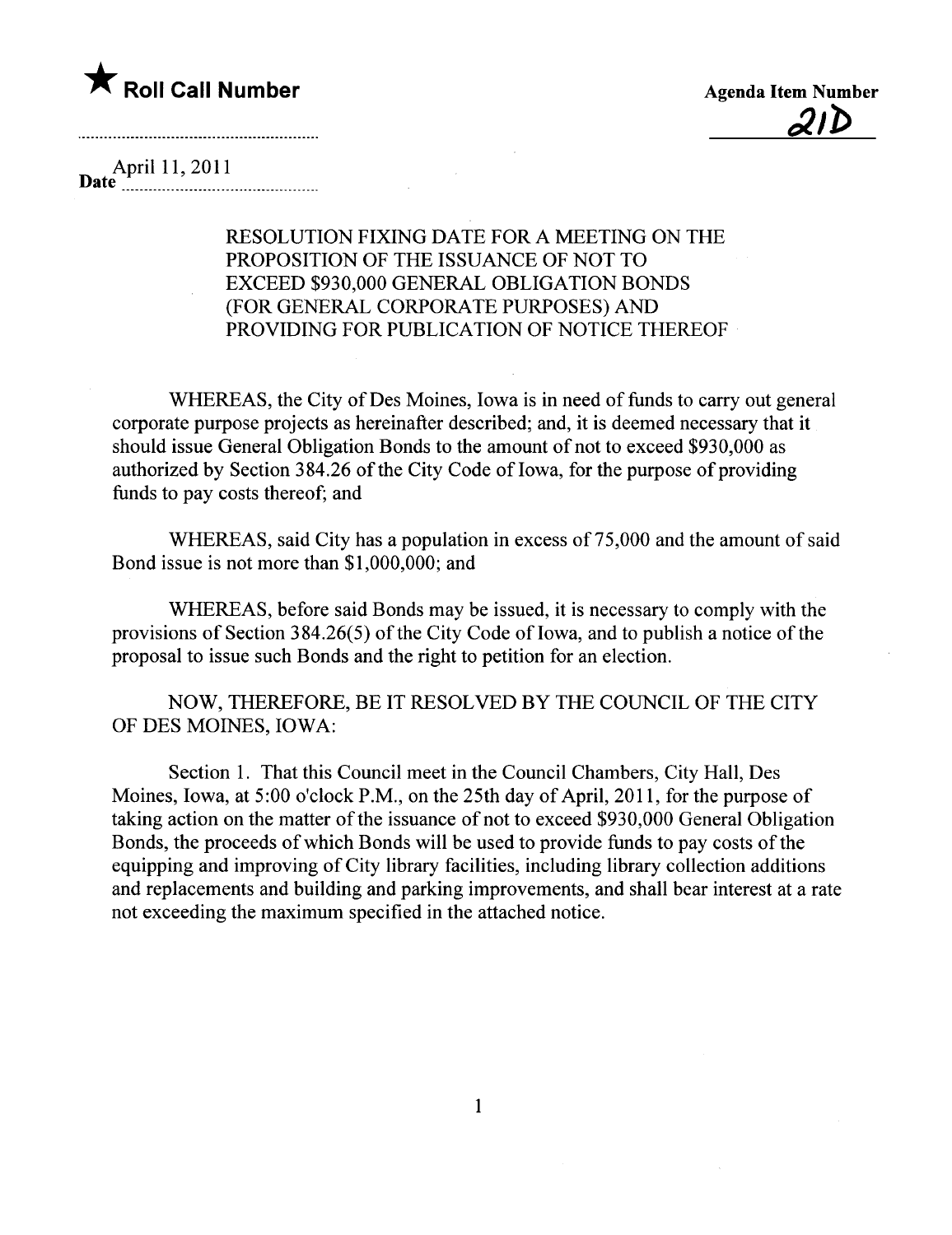## **\*** Roll Call Number Agenda Item Number

 $2ID$ 

April 11, 2011 Date u\_ \_uu\_ \_ \_ \_u \_ \_ \_ \_ u uu\_ uuu \_uuu \_ \_ \_ \_\_\_

Section 2. That the Clerk is hereby directed to cause at least one publication to be made of a notice of said meeting in a legal newspaper, printed wholly in the English language, published at least once weekly, and having general circulation in said City, said publication to be not less than ten clear days before the date of said public meeting on the issuance of said Bonds.

Section 3. The notice of the proposed action to issue said Bonds shall be in substantially the following form: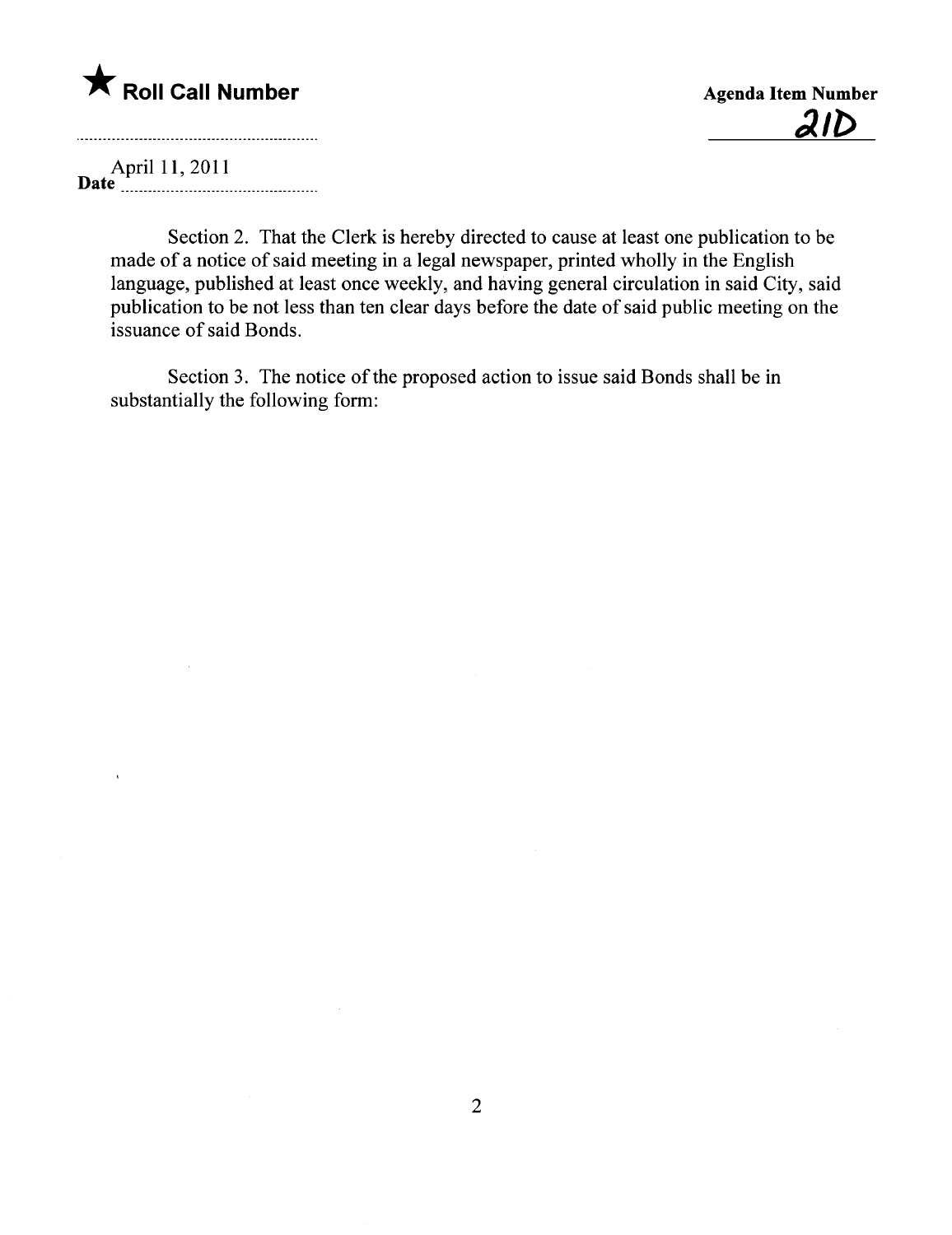

<u>21D</u>

April 11, 2011

Date \_ u \_ uuuuuu\_ \_ \_ uu\_uu\_ \_u\_ \_ \_ \_ \_ \_ \_\_\_\_\_\_

NOTICE OF MEETING OF THE COUNCIL OF THE CITY OF DES MOINES, IOWA, ON THE MATTER OF THE PROPOSED ISSUANCE OF NOT TO EXCEED \$930,000 PRINCIPAL AMOUNT OF GENERAL OBLIGATION BONDS (FOR GENERAL CORPORATE PURPOSES), AND HEARING ON ISSUANCE OF SAID BONDS

Public Notice is hereby given that the Council of the City of Des Moines, Iowa, will hold a public hearing on the 25th day of April, 2011, at 5:00 o'clock P.M., in the Council Chambers, City Hall, Des Moines, Iowa, at which meeting the Council proposes to take action for the issuance of not to exceed \$930,000 General Obligation Bonds, bearing interest at the rate of not to exceed nine per centum (9%) per annum, said Bonds to be issued for the purpose of providing funds to pay costs of the equipping and improving of City library facilities, including library collection additions and replacements and building and parking improvements.

At any time before the date of said meeting, a petition, asking that the question of issuing such Bonds be submitted to the legal voters of said City, may be fied with the Clerk of said City in the manner provided by Section 362.4 of the City Code of Iowa, pursuant to the provisions of Section  $384.26(5)$  of the City Code of Iowa.

This Notice is given by order of the Council of the City of Des Moines, Iowa, as provided by Section 384.26(5) of the Code of Iowa.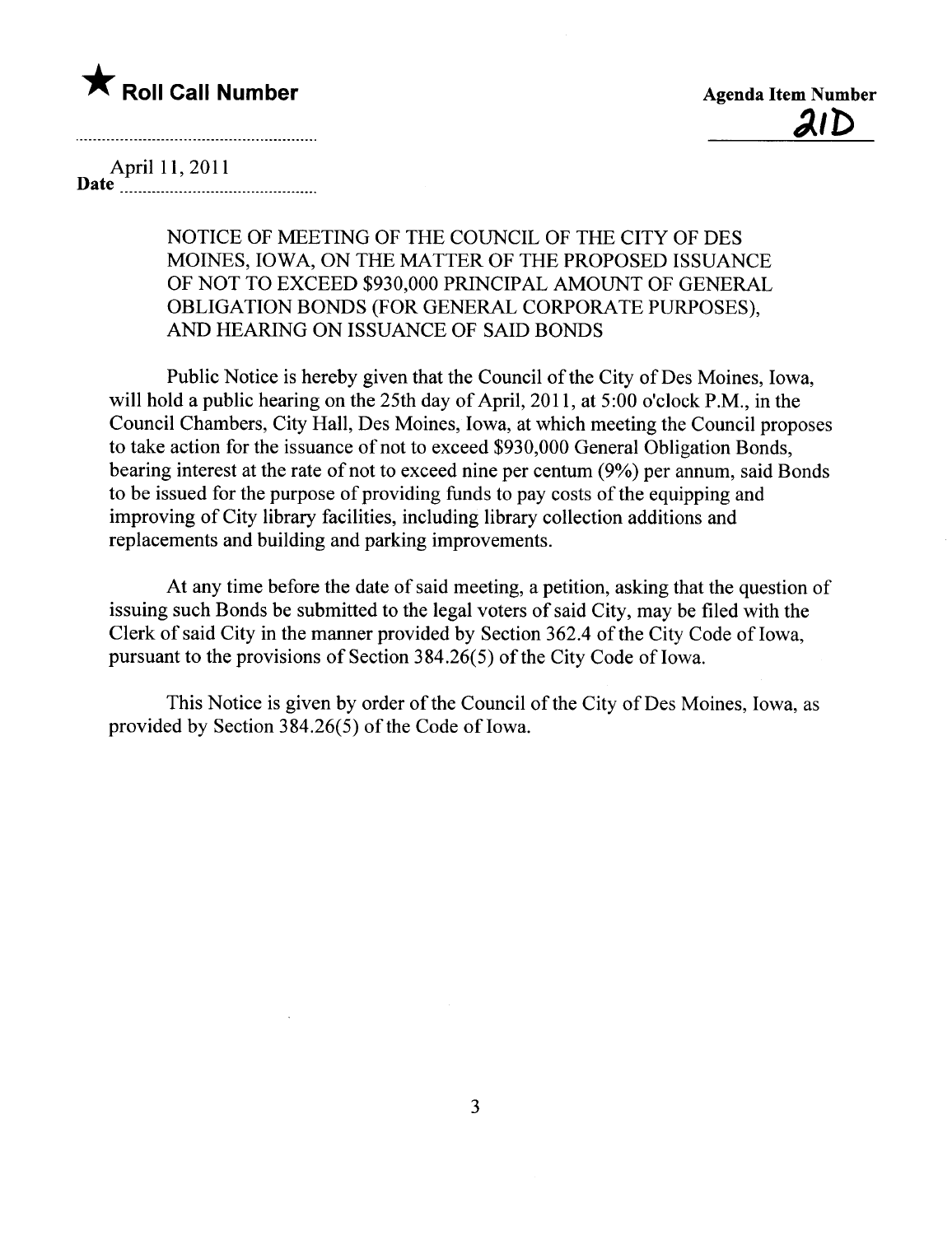

April 11, 2011  $\bm{D} \bm{u}$ le  $\ldots$   $\ldots$   $\ldots$   $\ldots$   $\ldots$   $\ldots$   $\ldots$   $\ldots$   $\ldots$   $\ldots$ 

Dated at Des Moines, Iowa, this \_\_\_\_\_\_\_\_\_\_ day of \_\_\_\_\_\_\_\_\_\_\_\_\_\_\_\_\_\_\_\_\_\_\_\_\_\_\_\_\_\_\_ 2011.  $\mathbf{r}$ 

City Clerk of Des Moines, Iowa

Published in The Des Moines Register on , 2011.

(End of Notice)